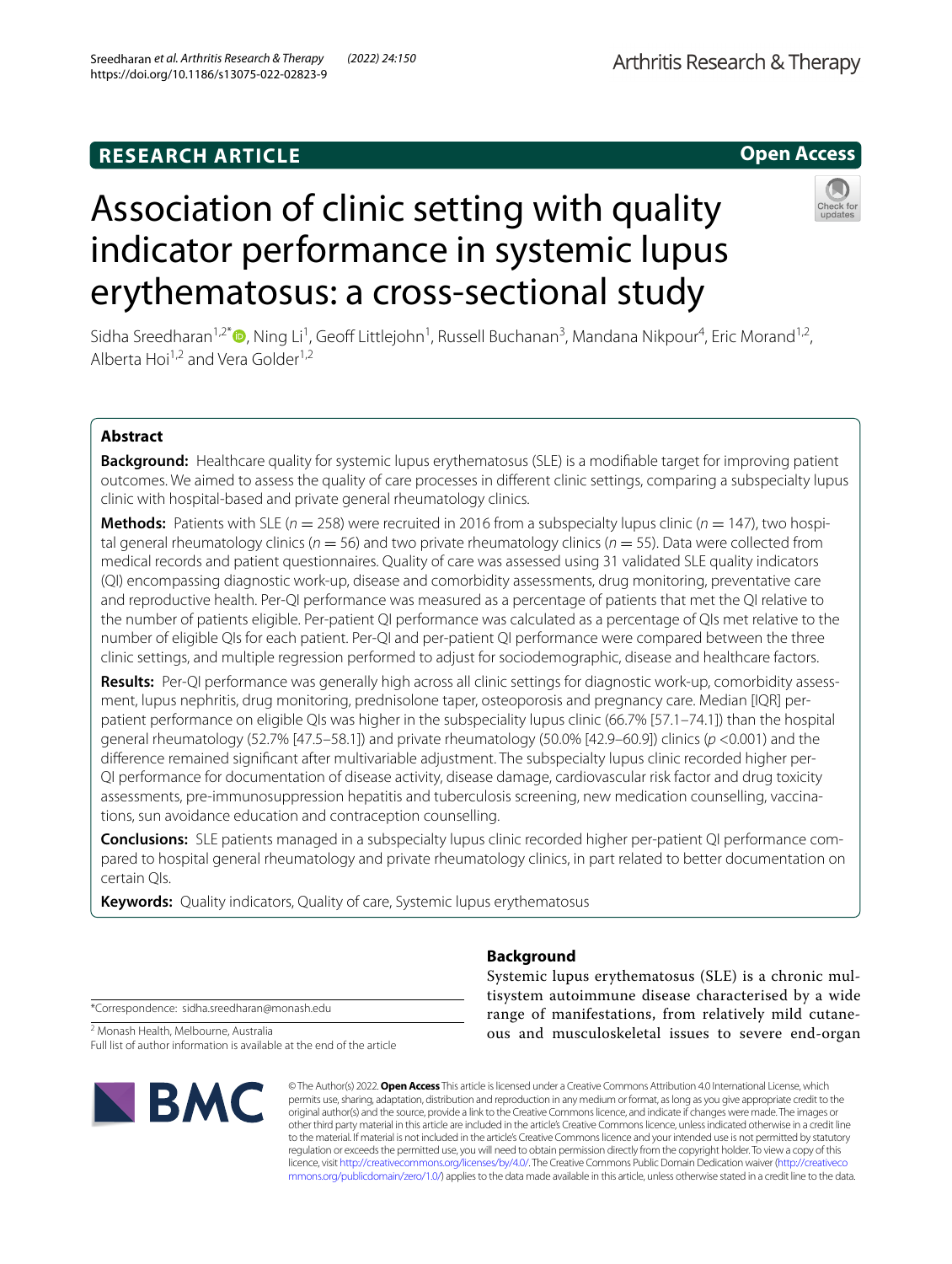disease. It is associated with significant morbidity and premature mortality  $[1]$  $[1]$ . Patients may be burdened by disease activity, treatment effects and long-term complications such as organ damage  $[2, 3]$  $[2, 3]$  $[2, 3]$  $[2, 3]$ , with resultant impaired health-related quality of life [[4,](#page-8-3) [5](#page-8-4)]. As such, management is complex, with frequent health care interactions [[6\]](#page-8-5) and disparate patient outcomes.

Healthcare quality is an important potential focus for improving patient outcomes in SLE and can be assessed at different levels of healthcare using structural, process, or outcome measures [[7](#page-8-6)]. Studies on structural aspects of SLE healthcare quality have largely looked at issues of access to care, and studies on outcomes of care have looked at impacts on disease activity, damage accrual and patient satisfaction [[8](#page-8-7)]. Processes of care, the most commonly studied aspect of healthcare quality, refers to the interactions between healthcare professionals and patients and can be assessed using quality indicators (QI) [[8](#page-8-7)]. Benchmarking performance on QIs allows for intervention with policies and pathways to ensure standardised care. There are at least two validated SLE QI sets that measure disease-specific processes of care [\[9](#page-8-8), [10](#page-8-9)], and which can be utilised to identify gaps in SLE healthcare quality as areas for improvement. Higher performance on SLE QIs has been shown to be associated with lower disease activity  $[11]$  $[11]$  $[11]$  and to be protective against disease damage accrual in at least two independent cohorts  $[11, 12]$  $[11, 12]$  $[11, 12]$  $[11, 12]$ . Delivery of high-quality care requires clear documentation [[13–](#page-8-12)[16](#page-9-0)] and such documentation is essential to pass certain SLE QIs.

Disease-specific subspecialty clinics have been shown to provide better quality of care in other chronic diseases such as diabetes, heart disease and certain cancers  $[17-19]$  $[17-19]$  $[17-19]$ . This is likely due to the availability of experienced subspecialists, multidisciplinary teams and efficient care pathways. A few studies have suggested superior performance of tertiary academic centres [[20](#page-9-3), [21](#page-9-4)], and more specifically, subspecialty lupus clinics in the provision of quality SLE care [[22\]](#page-9-5). However, this has so far only been assessed in the United States (US), where medical insurance status is known to be a confounder of the quality of SLE care received [[23–](#page-9-6)[25](#page-9-7)]. Comparison of models of care may be informative under a universal healthcare system, in which access to care is not constrained by insurance.

In this study, we aimed to evaluate documented and patient-reported performance on SLE QIs in a subspecialty lupus clinic compared with hospital general rheumatology and private rheumatology clinics in a universal healthcare setting.

# **Methods**

## **Study design and participants**

In this cross-sectional study, we recruited patients in 2016 from three clinic settings in Melbourne, Australia, including a subspecialty lupus clinic (SLC), two public hospital general rheumatology clinics (HRC) and two private rheumatology practice clinics (PRC). Patients were deemed eligible if they were over 18 years old and able to consent, met American College of Rheumatology 1997 (ACR) or Systemic Lupus International Collaborating Clinics 2012 (SLICC) classifcation criteria for SLE [[26,](#page-9-8) [27](#page-9-9)], and had at least 12 months duration of followup with access to electronic medical records. Eligible patients were either recruited at point-of-care at their rheumatology clinic appointment or if they returned a mailed invitation.

## **Procedures and variables**

Quality of care was assessed using two sets of SLE QIs from the European League Against Rheumatism (EULAR) and the US [[9,](#page-8-8) [10\]](#page-8-9). Together, these 31 QIs comprehensively cover SLE care, including diagnostic work-up, disease and comorbidity assessment, drug monitoring, preventative care and reproductive health (Supplementary Table [1\)](#page-8-13). All QIs and eligibility were scored nominally (yes/no) as per their defned periods via review of all electronic outpatient medical records until their recruitment (Clinical Record Form in Supplementary Table [2\)](#page-8-14). Assessment of QI performance was done by an investigator external to the clinic settings. Additionally, patient self-report for amenable QIs was collected using paper questionnaires (Supplementary Table [3](#page-8-15)) either mailed or distributed to participants prior to their clinic appointment. Demographic, socioeconomic, disease and healthcare access data were gathered from either medical record review, patient questionnaire, or from the Australian Lupus Registry and Biobank (ALRB) database [\[28](#page-9-10)] for the SLC patients. Baseline disease activity was assessed using SLE Disease Activity Index 2000 (SLEDAI2K) [[29](#page-9-11)] and irreversible organ damage using SLICC Damage Index (SDI) [\[30](#page-9-12)] by the principal investigator for the HRC and PRC patients and obtained from the ALRB database for the SLC patients.

# **Outcomes**

Per-QI performance was measured as a percentage of patients that met the QI relative to the total number of patients eligible. This was performed both for results by medical record review and patient self-report, to evaluate diferences in medical documentation and patient recall. Per-patient QI performance was calculated as a percentage of QIs met relative to the total number of eligible QIs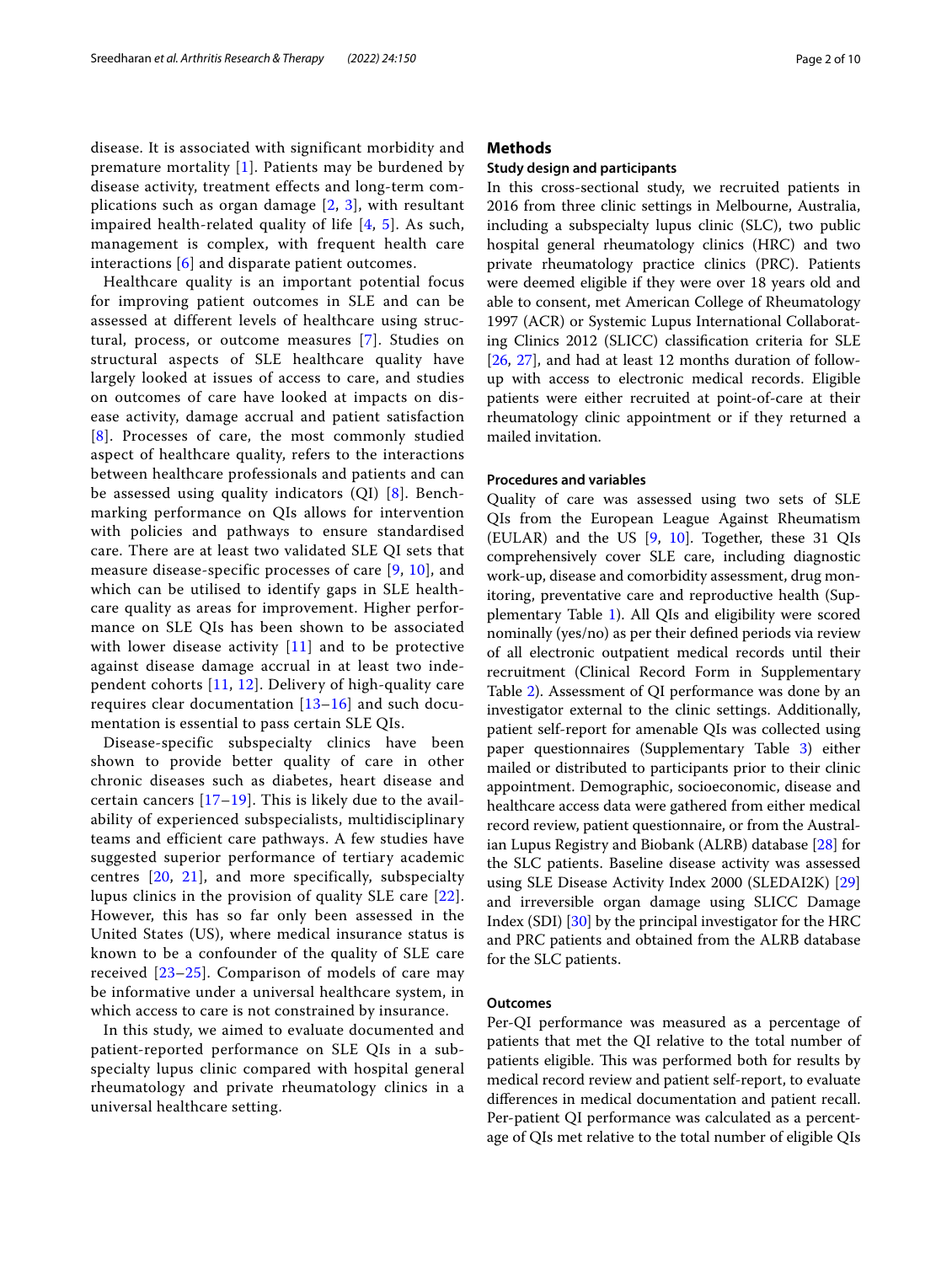for each patient. In calculating the per-patient QI performance including patient self-report, if there was inconsistency between documentation and patient self-report and there was not a documentation requirement for a pass, then a pass on one modality was counted as a pass for that QI.

### **Statistical analyses**

Statistical analyses were performed using STATA version 16.1. Per-QI performance was compared between the clinic settings by the chi-square test. We performed multiple logistic regression for select QIs that were amenable to further analysis. Because some individual QIs were excluded from multiple logistic regression analysis due to small number of observations, we also calculated per-patient QI performance.

Per-patient QI performance was compared between the three clinic settings by the non-parametric Kruskal-Wallis test. We performed multiple linear regression of perpatient QI performance, adjusting for demographic (age, gender, ethnicity), socioeconomic (education, income), disease (disease duration, ACR phenotype, baseline SDI and SLEDAI2K) and healthcare (hospital insurance, family physician visits, rheumatologist visits) factors in addition to clinic setting. Regression model performance was assessed using residual versus ftted plot (Supplementary Figure [1](#page-8-16)), which showed that the model fitted the data well.

# **Results**

There were 258 patients recruited (147 SLC, 56 HRC and 55 PRC). Baseline characteristics according to clinic setting are outlined in Table [1.](#page-3-0) Patients from PRC were more likely to be older, Caucasian, to have private insurance and longer disease duration, when compared to SLC and HRC patients. Furthermore, they were less likely to have renal manifestations or be treated with immunosuppressants.

Median [IQR] per-patient QI performance was signifcantly higher in the SLC (66.7% [57.1–74.1]) than the HRC (52.7% [47.5–58.1]) and PRC (50.0% [42.9–60.9]) settings  $(p \le 0.001)$  (Table [2\)](#page-4-0). This difference was also observed when the per-patient QI performance was calculated including patient self-report (SLC 73.1% [65.2–80.0] vs HRC 68.1% [60.4–71.8] vs PRC 63.2% [55.0–68.4], *p* <0.001). Sub analysis on the EULAR QIs also revealed signifcantly higher per-patient QI performance in the SLC compared to the HRC and PRC settings (*p* <0.001), regardless of whether medical record review or patient self-report data were used (Table [2](#page-4-0)). Per-patient performance on the US QIs by medical record review was signifcantly higher in the SLC than HRC or PRC settings ( $p < 0.001$ ). However, there was no statistically signifcant diference in per-patient US QI performance between the clinic settings when patient self-report was included  $(p = 0.34)$  (Table [2\)](#page-4-0). After adjustment for demographic, socioeconomic, disease and healthcare access determinants, clinic setting statistically signifcantly predicted per-patient QI performance with coefficients (95% confidence interval) of  $-13.3$  ( $-17.8$ ,  $-8.9$ ) for HRC, and  $-11.5$  ( $-16.4$ ,  $-6.7$ ) for PRC, when compared to SLC  $(p \lt 0.01)$  (Supplementary Table [2](#page-8-14)). Other signifcant variables included renal involvement (*p* <0.01), which was a positive predictor of per-patient QI performance, and disease duration  $(p \lt 0.01)$  and serositis (*p* <0.05), which were negative predictors (Supplementary Table [4\)](#page-8-17).

Performance was high  $(≥85%)$  across all clinic settings for diagnostic work-up, comorbidity assessment, lupus nephritis, baseline and monitoring pathology for medications, prednisolone taper, osteoporosis and pregnancy QIs (Table [3](#page-5-0)). The PRC setting scored better at ophthalmologic screenings for patients on hydroxychloroquine  $(p = 0.003)$  or glucocorticoids  $(p = 0.007)$  while the HRC setting was better at performing disease monitoring tests  $(p \lt 0.001)$  (Table [3](#page-5-0)). The SLC recorded higher performance than HRC and PRC for documentation of cardiovascular risk factor assessment ( $p$  <0.001), drug toxicity assessment (*p* <0.001), pre-immunosuppression hepatitis and tuberculosis screening ( $p = 0.01$ ), new medication counselling ( $p$  <0.001), vaccinations ( $p$  <0.001), sun avoidance education ( $p = 0.01$ ), and contraception counselling (*p* <0.001) (Table [3](#page-5-0)). Furthermore, the SLC consistently recorded validated assessments of disease activity and disease damage while neither of the other settings did so (*p* <0.001) (Table [3](#page-5-0)). None of the clinics performed validated assessments of quality of life at each visit.

There was higher per-QI performance via patient selfreport than via medical record review for the following QIs: hydroxychloroquine and glucocorticoid ophthalmologic screening, pneumococcal vaccination, sun avoidance counselling and contraception counselling (Table [4](#page-7-0)). In contrast, there was higher QI performance via medical record review than patient self-report for drug toxicity assessment. Patient self-report and medical record review results were similar for the calcium and vitamin D supplementation QI.

After adjusting for demographic, socioeconomic, disease and healthcare access variables, when compared to SLC, patients in the HRC were less likely to receive documented care consistent with the following QIs: cardiovascular risk factor assessment (OR 0.18 (0.06, 0.48),  $p$  <0.01), new medication counselling (OR 0.03 (0.01, 0.12), *p* <0.01), sun avoidance counselling (OR 0.07 (0.01, 0.75),  $p \le 0.05$  and contraceptive counselling (OR 0.06)  $(0.01, 0.44)$ ,  $p < 0.01$ ). Patients in the PRC were less likely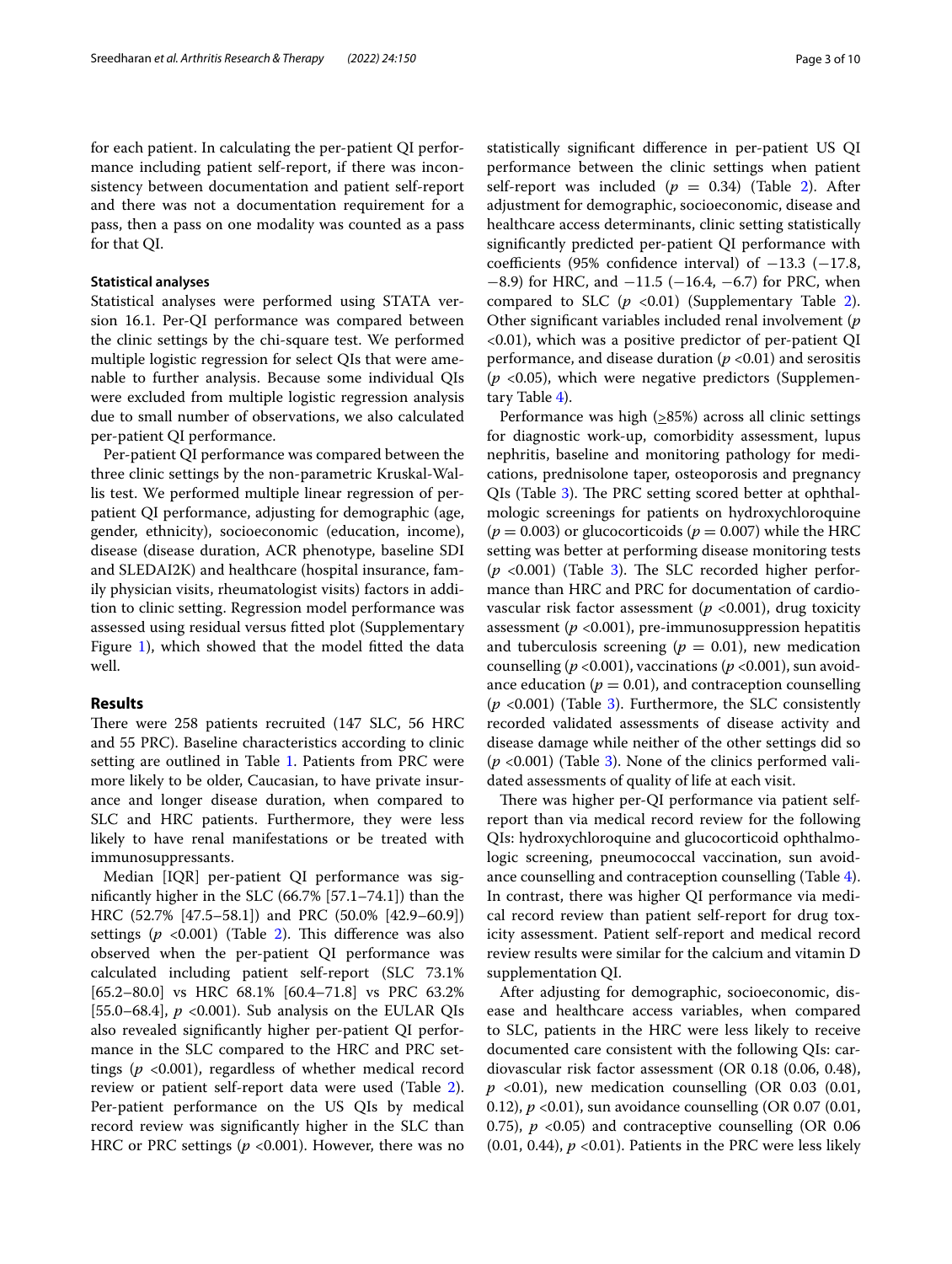# <span id="page-3-0"></span>**Table 1** Baseline characteristics according to clinic setting

| <b>Baseline characteristics</b>                         | <b>SLC</b><br>$N = 147$ | <b>HRC</b><br>$N = 56$ | <b>PRC</b><br>$N = 55$ |
|---------------------------------------------------------|-------------------------|------------------------|------------------------|
| Age (mean (SD))                                         | 44.1 (14.3)             | 48.7 (14.7)            | 53.9 (14.3)            |
| Female gender (N (%))                                   | 124 (84.4%)             | 50 (89.3%)             | 52 (94.5%)             |
| Ethnicity                                               |                         |                        |                        |
| Caucasian                                               | 82 (55.8%)              | 39 (69.6%)             | 46 (83.6%)             |
| Asian                                                   | 54 (36.7%)              | 14 (25.0%)             | 8 (14.5%)              |
| Other                                                   | 11 (7.5%)               | $3(5.4\%)$             | $1(1.8\%)$             |
| Education                                               |                         |                        |                        |
| Primary                                                 | 14 (9.7%)               | 4(7.7%)                | 2(3.6%)                |
| Secondary                                               | 49 (33.8%)              | 17 (32.7%)             | 20 (36.4%)             |
| Tertiary                                                | 82 (56.6%)              | 31 (59.6%)             | 33 (60.0%)             |
| Income                                                  |                         |                        |                        |
| <35k per annum                                          | 35 (29.7%)              | 12 (30.8%)             | $9(20.9\%)$            |
| 35k-<70k per annum                                      | 47 (39.8%)              | 11 (28.2%)             | 18 (41.9%)             |
| $\geq$ 70k per annum                                    | 36 (30.5%)              | 16 (41.0%)             | 16 (37.2%)             |
| Private hospital insurance                              | 54 (36.7%)              | 17 (32.7%)             | 37 (67.3%)             |
| Private extras insurance                                | 43 (29.7%)              | 13 (25.0%)             | 34 (61.8%)             |
| Current smoker                                          | 21 (14.7%)              | 8 (15.4%)              | $3(5.5\%)$             |
| Disease duration in years (median [IQR])                | $10.0 (5.0 - 18.0)$     | $8.0(3.0-17.0)$        | 17.0 (10.0-21.0)       |
| ACR criteria <sup>a</sup>                               |                         |                        |                        |
| Malar rash                                              | 74 (50.3%)              | 16 (28.6%)             | 15 (27.3%)             |
| Discoid rash                                            | 16 (10.9%)              | 3(5.4%)                | $3(5.5\%)$             |
| Photosensitivity                                        | 59 (40.1%)              | 21 (37.5%)             | 12 (21.8%)             |
| Oral ulcers                                             | 55 (37.4%)              | 10 (17.9%)             | 12 (21.8%)             |
| Arthritis                                               | 107 (72.8%)             | 46 (82.1%)             | 40 (72.7%)             |
| Serositis                                               | 58 (39.5%)              | 11 (19.6%)             | 4(7.3%)                |
| Renal                                                   | 61 (41.5%)              | 18 (32.1%)             | 3(5.5%)                |
| Neurologic                                              | 13 (8.8%)               | 6(10.7%)               | 8 (14.5%)              |
| Haematologic                                            | 74 (50.3%)              | 22 (39.3%)             | 21 (38.2%)             |
| Immunologic                                             | 126 (85.7%)             | 44 (78.6%)             | 36 (65.5%)             |
| ANA                                                     | 147 (100.0%)            | 56 (100.0%)            | 55 (100.0%)            |
| SDI score (median [IQR])                                | $1.0(0.0 - 3.0)$        | $1.0(0.0-2.0)$         | $1.0(0.0-1.0)$         |
| SLEDAI score (median [IQR])                             | $4.0(2.0-6.0)$          | $2.0(0.0-4.0)$         | $2.0(0.0-2.0)$         |
| Medications                                             |                         |                        |                        |
| Glucocorticoids                                         | 70 (47.6%)              | 31 (55.4%)             | 22 (40.0%)             |
| Hydroxychloroquine                                      | 124 (84.4%)             | 45 (80.4%)             | 45 (81.8%)             |
| cDMARDs                                                 | 87 (59.2%)              | 33 (58.9%)             | 24 (43.6%)             |
| bDMARDs                                                 | 14 (9.5%)               | $4(7.1\%)$             | $1(1.8\%)$             |
| Number of family physician visits per year              |                         |                        |                        |
| Annually or less                                        | 31 (22.8%)              | 9 (17.3%)              | 7 (12.7%)              |
| 6 monthly                                               | 38 (27.9%)              | 10 (19.2%)             | 16 (29.1%)             |
| 3 monthly                                               | 37 (27.2%)              | 21 (40.4%)             | 11 (20.0%)             |
| 2 monthly or more                                       | 30 (22.1%)              | 12 (23.1%)             | 21 (38.2%)             |
| Number of rheumatologist visits per year (median [IQR]) | $4.0(3.0 - 5.0)$        | $4.0(2.0-4.5)$         | $2.0(1.0-3.0)$         |

*Abbreviations*: *ACR* American College of Rheumatology, *ANA* Antinuclear antibody, *bDMARDs* Biologic disease modifying anti-rheumatic drugs, *cDMARDs* Conventional disease modifying anti-rheumatic drugs, HRC Hospital general rheumatology clinic, *PRC* Private rheumatology clinic, *SLC* Subspecialty lupus clinic, *SLEDAI* Systemic Lupus Erythematosus Disease Activity Index, *SDI* Systemic Lupus International Collaborating Clinics/ American College of Rheumatology Damage Index

<sup>a</sup> ACR criteria included to demonstrate SLE phenotype on an 'ever-present' basis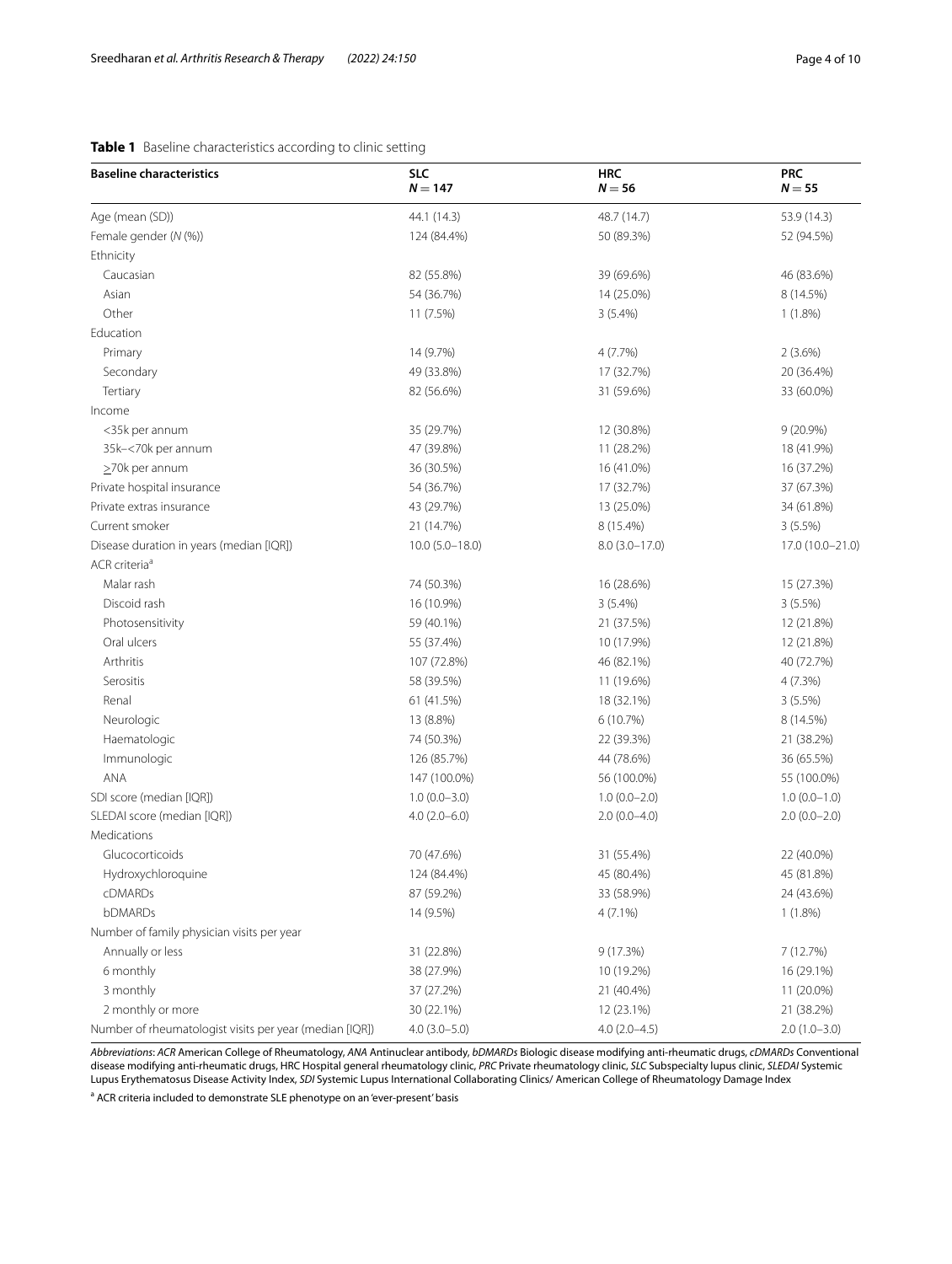| <b>Quality indicator performance</b> | <b>SLC</b>        | <b>HRC</b>        | <b>PRC</b>        | p value |  |
|--------------------------------------|-------------------|-------------------|-------------------|---------|--|
| (median [IOR])                       | $(n = 147)$       | $(n = 56)$        | $(n = 55)$        |         |  |
| All quality indicators               |                   |                   |                   |         |  |
| EMR only                             | 66.7% [57.1-74.1] | 52.7% [47.5-58.1] | 50.0% [42.9-60.9] | < 0.001 |  |
| Combined FMR and PSR                 | 73.1% [65.2-80.0] | 68.1% [60.4-71.8] | 63.2% [55.0-68.4] | < 0.001 |  |
| EU quality indicators                |                   |                   |                   |         |  |
| EMR only                             | 66.7% [55.6-75.0] | 45.5% [37.5-50.0] | 44.4% [33.3-54.5] | < 0.001 |  |
| Combined FMR and PSR                 | 66.7% [60.0-77.8] | 54.5% [45.5-57.8] | 44.4% [36.4-55.6] | < 0.001 |  |
| US quality indicators                |                   |                   |                   |         |  |
| EMR only                             | 66.7% [57.1-75.0] | 58.3% [51.9-69.6] | 61.5% [50.0-68.8] | < 0.001 |  |
| Combined EMR and PSR                 | 76.9% [69.2-84.6] | 80.0% [70.0-88.2] | 80.0% [70.0-87.5] | 0.34    |  |

<span id="page-4-0"></span>**Table 2** Per-patient QI performance according to clinic setting

*Abbreviations*: *EMR* Electronic medical record review, *EU* European, *HRC* Hospital general rheumatology clinic, *PRC* Private rheumatology clinic, *PSR* Patient self-report, *SLC* subspecialty lupus clinic, *US* United States

to receive documented care consistent with the following QIs when compared to SLC: disease monitoring tests (OR 0.06 (0.01, 0.31), *p* <0.01) and cardiovascular risk factor assessment (OR 0.16 (0.05, 0.52), *p* <0.01) (Supple-mentary Table [5\)](#page-8-18).

# **Discussion**

Provision of high-quality care holds the potential to improve patient outcomes in the absence of breakthrough new therapies for SLE, which have been elusive for nonrenal lupus. However, this is challenging because of the complex and heterogeneous nature of disease manifestations and clinical course. The driving force for any quality measurement programme is to identify gaps and thereby derive strategies to improve care. In this cross-sectional study, we have benchmarked the performance of lupus QIs across diferent care settings, to determine whether clinic type impacted on quality of care.

We observed that the SLC recorded higher per-patient QI performance compared to the other clinic settings. The SLC studied is the founding site for the Australian Lupus Registry and Biobank [\[28\]](#page-9-10) and has several routine processes in place that contribute to higher documented QI performance. At the SLC, it is a requirement that disease activity is assessed and documented at every visit using SLEDAI-2K and disease damage assessed annually using SDI, explaining the high pass rates for these QIs. Other measures that may explain higher QI performance include the use of pre-printed laboratory test orders and electronic medical record prompts for routine preventive care. Although these processes are inherent to a research clinic, they nonetheless contribute to the overall quality of care provided. The HRC setting involves tertiary clinics that service a range of rheumatological conditions, and the PRC setting includes private practice clinicians in shared care with family physicians and other

specialists. There are elements of SLE care that may be primarily managed by the family physician and therefore not documented by the rheumatologist, such as preventative health QIs related to vaccinations and cardiovascular screening. We attempted to capture this in our study by including patient self-report for amenable QIs. For example, the cardiovascular risk factor assessment QI was assessed by the patients' rheumatologist entry in the medical record or by the family physician as captured on patient survey.

Our study highlights the importance of documentation within the medical record to QI performance. We measured per-QI performance via both medical record review and patient self-report for amenable QIs. Unlike in a previous study  $[22]$  $[22]$ , we reported these results separately rather than in combination, as there are some QIs that require documentation, thus making patient recall alone insufficient for a pass result. In a complex disease like SLE, with multiple healthcare providers involved, documentation is essential to ensure safe care  $[31]$  $[31]$ . The higher per-patient and per-QI performance for ophthalmologic screening, pneumococcal vaccination, sun avoidance and contraception counselling when including patient self-report compared to medical record review alone highlights the gaps in documentation across clinic settings. However, patient self-report is also likely more important when assessing QIs related to patient understanding, for example, sun avoidance. Interestingly, performance on the drug toxicity QI was higher via medical record review compared to patient self-report, which may be related to patient recall or understanding of drug toxicity assessment.

We found that in addition to clinic setting, clinical characteristics such as disease duration, serositis and renal disease were signifcant factors impacting on per-patient QI performance. Better QI performance in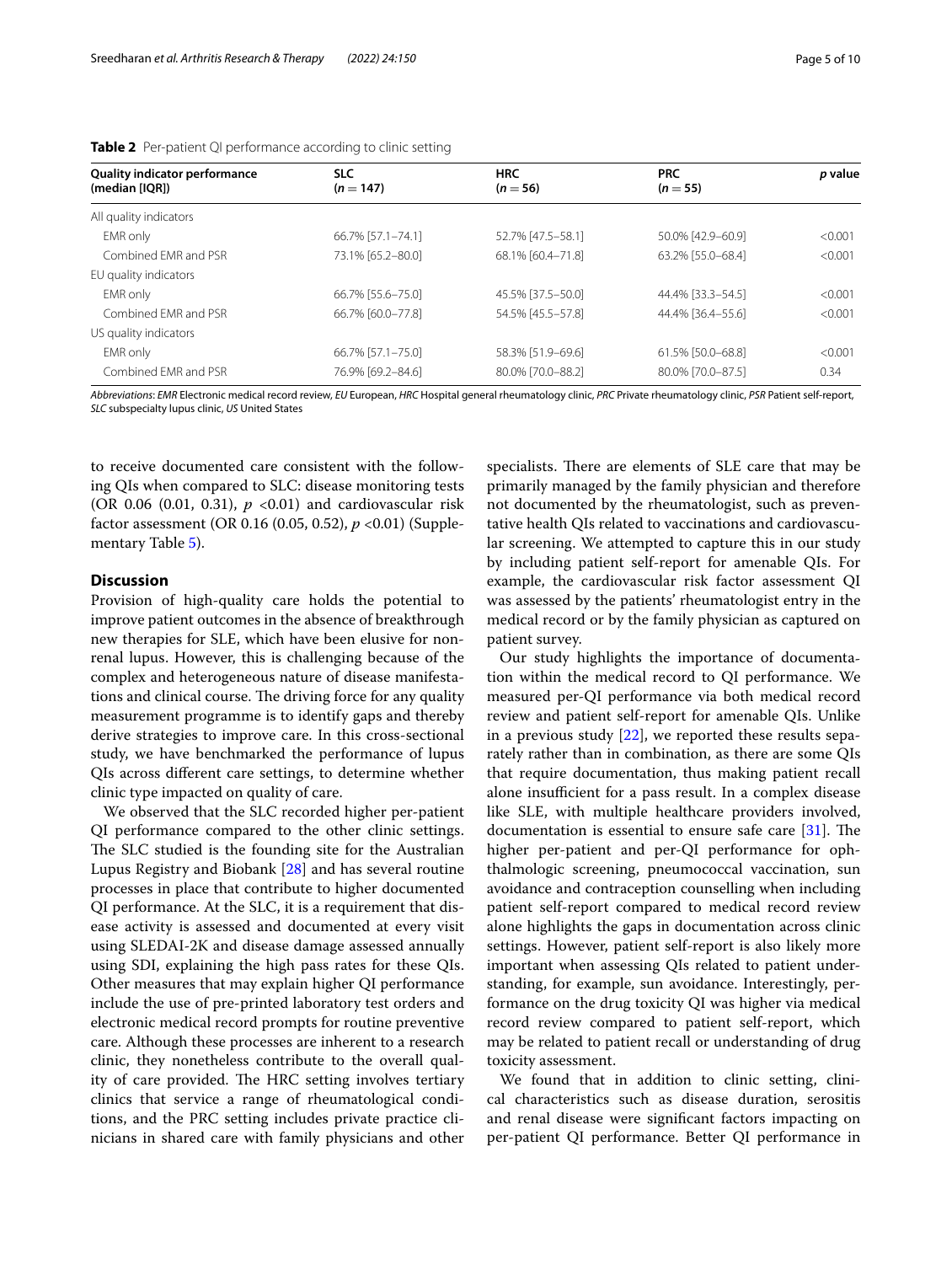# <span id="page-5-0"></span>**Table 3** Per-QI performance according to clinic setting

| Quality indicator                                                                   | <b>SLC</b><br>N(%      | <b>HRC</b><br>N(%    | <b>PRC</b><br>N(%    | p value |
|-------------------------------------------------------------------------------------|------------------------|----------------------|----------------------|---------|
| Diagnostic work-up                                                                  |                        |                      |                      |         |
| Suspected diagnosis work-up (US)                                                    | 50/50<br>$(100.0\%)$   | 56/56<br>$(100.0\%)$ | 55/55<br>$(100.0\%)$ |         |
| New diagnosis tests (US)                                                            | 50/50<br>$(100.0\%)$   | 56/56<br>$(100.0\%)$ | 50/55<br>$(90.9\%)$  | 0.007   |
| Autoantibodies at diagnosis (EU)                                                    | 50/50<br>$(100.0\%)$   | 56/56<br>$(100.0\%)$ | 54/55<br>$(98.2\%)$  | 0.38    |
| Disease and comorbidities assessment                                                |                        |                      |                      |         |
| Assessment of disease activity at each visit (EU)                                   | 147/147<br>$(100.0\%)$ | 0/56<br>$(0.0\%)$    | 0/55<br>$(0.0\%)$    | < 0.001 |
| Assessment of disease damage at each visit (EU)                                     | 141/147<br>$(95.9\%)$  | 0/56<br>$(0.0\%)$    | 0/55<br>$(0.0\%)$    | < 0.001 |
| Evaluation of quality of life at each visit (EU)                                    | 0/147<br>$(0.0\%)$     | 0/56<br>$(0.0\%)$    | 0/55<br>$(0.0\%)$    |         |
| Record comorbidities at least once a year (EU)                                      | 147/147<br>$(100.0\%)$ | 52/56<br>$(92.9\%)$  | 50/55<br>$(90.9\%)$  | 0.002   |
| Monitoring tests every six months (EU)                                              | 132/147<br>$(89.8\%)$  | 54/56<br>$(96.4\%)$  | 22/55<br>$(40.0\%)$  | < 0.001 |
| Assessment of cardiovascular risk factors (US)                                      | 91/147<br>$(61.9\%)$   | 14/56<br>$(25.0\%)$  | 8/55<br>$(14.6\%)$   | < 0.001 |
| Three monthly tests if evidence of renal disease (US)                               | 43/44<br>(97.7%)       | 15/16<br>$(93.8\%)$  | 2/2<br>$(100.0\%)$   | 0.50    |
| Treatment within one month of diagnosis of proliferative lupus nephritis (US)       | 43/43<br>$(100.0\%)$   | 12/12<br>$(100.0\%)$ | 3/3<br>$(100.0\%)$   |         |
| Anti-hypertensive treatment in lupus renal disease (US)                             | 22/22<br>$(100.0\%)$   | 5/5<br>$(100.0\%)$   |                      |         |
| ACEI/ARB treatment if proteinuria (US)                                              | 42/44<br>$(95.5\%)$    | 7/10<br>$(70.0\%)$   |                      | 0.01    |
| Medications                                                                         |                        |                      |                      |         |
| Assessment for drug toxicity at each visit (EU)                                     | 141/147<br>$(95.9\%)$  | 43/56<br>(76.8%)     | 44/54<br>(81.5%)     | < 0.001 |
| Ophthalmologic review if on hydroxychloroquine as per guidelines (EU)               | 46/103<br>(44.7%)      | 11/34<br>(32.4%)     | 27/38<br>$(71.1\%)$  | 0.003   |
| Ophthalmologic review if on glucocorticoids as per guidelines (EU)                  | 34/67<br>$(50.8\%)$    | 5/22<br>(22.7%)      | 16/23<br>(69.6%)     | 0.007   |
| Hepatitis B and C and tuberculosis testing prior to starting immunosuppression (EU) | 59/95<br>$(62.1\%)$    | 19/41<br>(46.3%)     | 9/28<br>(32.1%)      | 0.01    |
| Counselling when prescribed new medications (US)                                    | 118/139<br>$(84.9\%)$  | 14/48<br>(29.2%)     | 26/44<br>$(59.1\%)$  | < 0.001 |
| Baseline studies when prescribed new medications (US)                               | 139/139<br>$(100.0\%)$ | 45/45<br>$(100.0\%)$ | 44/44<br>$(100.0\%)$ |         |
| Monitoring tests for established medications (US)                                   | 143/145<br>(98.6%)     | 51/51<br>$(100.0\%)$ | 50/52<br>$(96.1\%)$  | 0.28    |
| Attempt to taper prednisolone if >10 mg for >3 months (US)                          | 75/75<br>$(100.0\%)$   | 22/22<br>$(100.0\%)$ | 15/15<br>$(100.0\%)$ |         |
| Bone mineral density testing if received prednisolone >7.5 mg for >3 months (US)    | 100/106<br>(94.3%)     | 30/31<br>$(96.8\%)$  | 18/23<br>(78.3%)     | 0.02    |
| Calcium and vitamin D if received prednisolone $>7.5$ mg for $>3$ months (US)       | 93/105<br>(88.6%)      | 27/31<br>$(87.1\%)$  | 22/24<br>(91.7%)     | 0.86    |
| Osteoporosis treatment (US)                                                         | 18/20<br>$(90.0\%)$    | 11/12<br>(91.7%)     | 9/9<br>$(100.0\%)$   | 0.63    |
| Preventative care                                                                   |                        |                      |                      |         |
| All patients should be vaccinated against influenza and pneumococcus (EU)           | 34/147<br>$(23.1\%)$   | 1/55<br>$(1.8\%)$    | 2/55<br>$(3.6\%)$    | < 0.001 |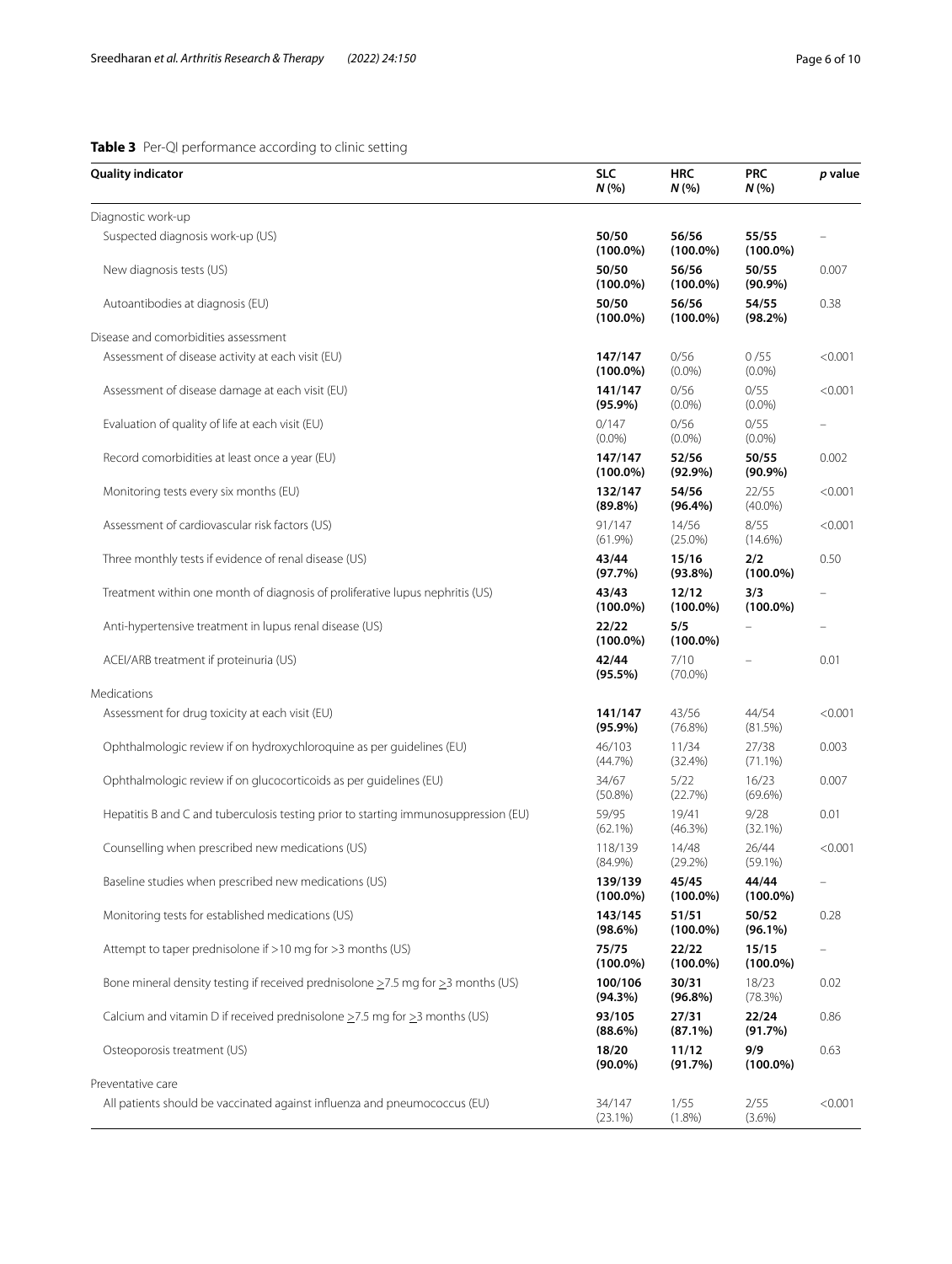| <b>Quality indicator</b>                                                                                              | <b>SLC</b><br>N(%    | <b>HRC</b><br>N(%  | <b>PRC</b><br>N(%  | p value |
|-----------------------------------------------------------------------------------------------------------------------|----------------------|--------------------|--------------------|---------|
| Influenza vaccination if on immunosuppressants (US)                                                                   | 64/96<br>(66.7%)     | 5/46<br>$(10.9\%)$ | 2/36<br>$(5.6\%)$  | < 0.001 |
| Pneumococcal vaccination if on immunosuppressants (US)                                                                | 21/96<br>(21.9%)     | 1/46<br>$(2.2\%)$  | 1/34<br>$(2.9\%)$  | < 0.001 |
| Sun avoidance counselling ever (US)                                                                                   | 27/147<br>$(18.4\%)$ | 5/56<br>$(8.9\%)$  | 2/55<br>$(3.6\%)$  | 0.01    |
| Reproductive health                                                                                                   |                      |                    |                    |         |
| Ro, La and antiphospholipid antibody testing in pregnancy (US)                                                        | 14/14<br>$(100.0\%)$ | 6/6<br>$(100.0\%)$ | 5/5<br>$(100.0\%)$ |         |
| Aspirin and heparin offered for subsequent pregnancies if antiphospholipid syndrome preg-<br>nancy complications (US) | 2/2<br>$(100.0\%)$   | 2/2<br>$(100.0\%)$ | 2/2<br>$(100.0\%)$ |         |
| Teratogenic medication risk and contraception counselling in reproductive age women (US)                              | 42/64<br>$(65.6\%)$  | 4/20<br>$(20.0\%)$ | 6/14<br>$(42.9\%)$ | 0.001   |

Bold: high performance with pass rate  $\geq$ 85% of eligible patients

*Abbreviations*: *EU* European, *HRC* Hospital general rheumatology clinic, *PRC* Private rheumatology clinic, *SLC* Subspecialty lupus clinic, *US* United States

patients with renal involvement potentially refects more severe disease prompting clinicians to provide more comprehensive care. In contrast, and unlike in studies from the US [[23,](#page-9-6) [25](#page-9-7), [32\]](#page-9-14), socioeconomic factors like medical insurance status, income and education level were not signifcantly associated with per-patient QI performance in the universal healthcare setting in which this study was performed. Accordingly, predictors of poorer outcomes in SLE like medical insurance status, income, education level and ethnicity reported in US studies [[33](#page-9-15)] did not have a signifcant impact on the per-patient QI performance. We found no statistically signifcant association of per-patient QI performance with ethnicity. Although the Australian population has a diferent ethnicity mix compared with the US, it is ethnically diverse with a large number of patients of Asian ancestry [\[34](#page-9-16)]. Asians, like African Americans, have more severe SLE [[35\]](#page-9-17), and therefore our population may reflect a similar spectrum of disease to that reported in US studies.

In this study, we chose to include two QI sets as they differ in the way quality of care is measured. The differences in per-patient QI performance between the clinic settings were more marked using the EULAR QI set compared with the US QI set. This is likely because the EULAR QI set has three QIs related to use of validated formal assessment tools [[29,](#page-9-11) [30,](#page-9-12) [36\]](#page-9-18), all of which were consistently performed in the SLC but not the other settings; clinical assessments of disease made in the HRC and PRC settings, for example, documentation of 'active arthritis', were not sufficient for a pass as defined by the QIs. Evaluation of quality of life was passed if recorded formally at every visit for medical record review or if the patient reported via questionnaire that their quality of life was assessed. Health-related quality of life is assessed annually at the SLC; however, the EULAR QI for this required it to be performed at each visit, resulting in a 0% pass rate per medical record review. Even though none of the clinics assessed quality of life formally at every visit, some patients felt that this QI was addressed in their consultation. The feasibility of implementing instrumentbased health-related quality of life measures at every visit is uncertain.

The findings of this study revealed that performance across all clinic settings in some domains, for example, osteoporosis and lupus nephritis QIs, were much higher than previously reported  $[37-39]$  $[37-39]$  $[37-39]$ . Some key areas of lower performance included infuenza vaccination, cardiovascular risk assessment and contraceptive counselling QIs, although performance in our study were either similar or higher than that reported in other cohorts [[32](#page-9-14), [39](#page-9-20), [40\]](#page-9-21). Performance on the pneumococcal vaccination QI was much lower than that previously reported [[32\]](#page-9-14) across all clinic settings. A previous study found that failure of healthcare provider recommendation was the most common reason why SLE patients did not receive infuenza and pneumococcal vaccines, suggesting potential benefit of intervention at the provider level  $[41]$  $[41]$ . We found a statistically signifcant diference across the clinic settings for cardiovascular risk factor assessment even when including screening by the family physician, highlighting another area for improvement, as clearer communication of responsibility and results between the healthcare providers may facilitate this. The use of clinical record prompts, as implemented in the SLC, may improve performance on these preventative health QIs.

Limitations of this study include the small number of observations for some QIs, for example the pregnancyrelated QIs. As it was a cross-sectional study, we did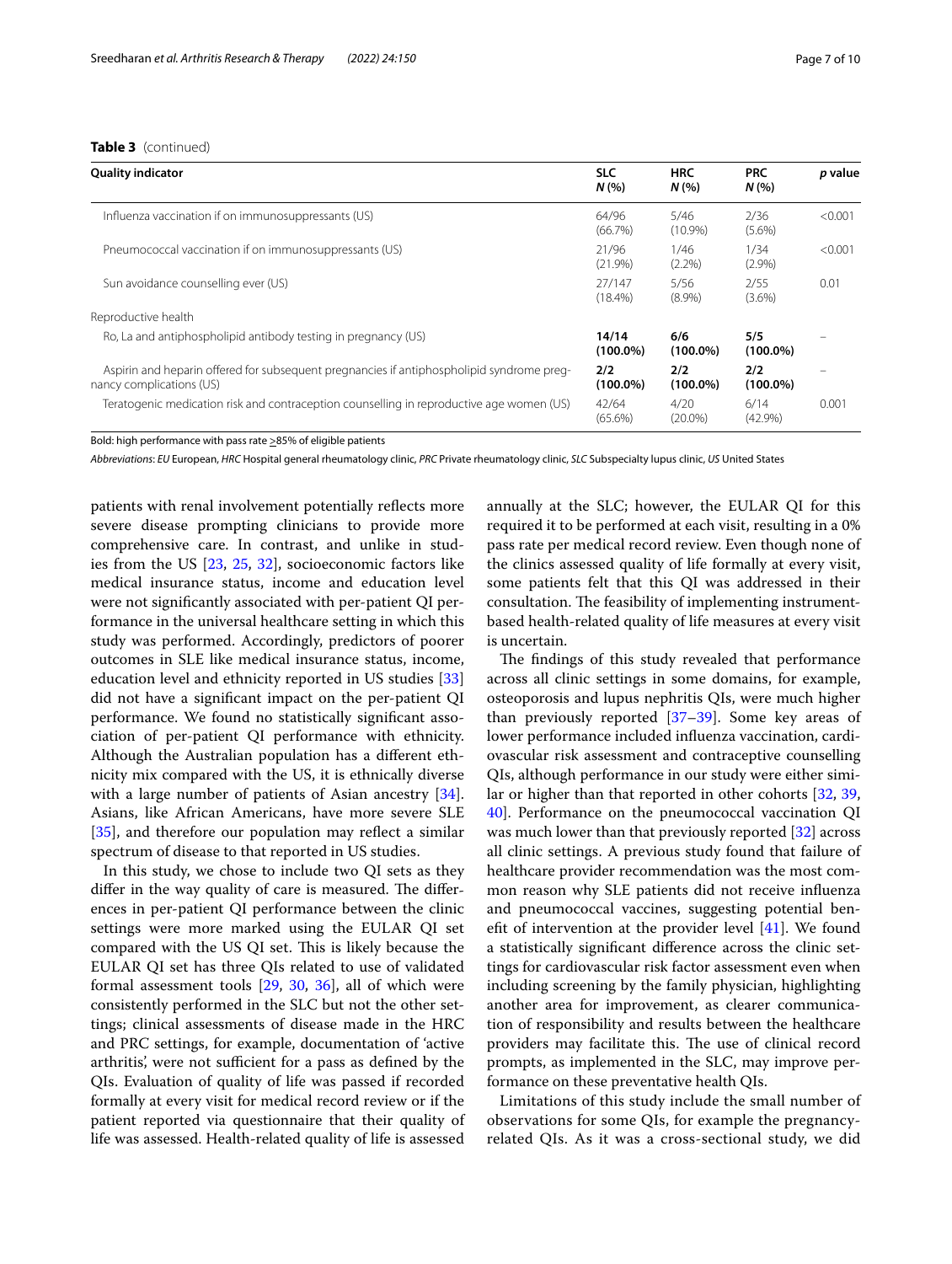# <span id="page-7-0"></span>**Table 4** Comparison of documented performance and patient self-report according to clinic setting

| <b>Quality indicator</b>                                                                                    | <b>SLC</b>               |                      | <b>HRC</b>             |                     | <b>PRC</b>               |                     |
|-------------------------------------------------------------------------------------------------------------|--------------------------|----------------------|------------------------|---------------------|--------------------------|---------------------|
|                                                                                                             | <b>EMR</b>               | <b>PSR</b>           | <b>EMR</b>             | <b>PSR</b>          | <b>EMR</b>               | <b>PSR</b>          |
| Evaluation of quality of life (EU)                                                                          | $0/147(0.0\%)$           | 27/140 (19.3%)       | $0/56(0.0\%)$          | 15/52 (28.9%)       | $0/55(0.0\%)$            | 18/55 (32.7%)       |
| Assessment of cardiovascular risk factors<br>by rheumatologist (US)                                         | 91/147** (61.9%)         |                      | 14/56** (25.0%)        |                     | 8/55** (14.5%)           |                     |
| Assessment of cardiovascular risk factors by<br>family physician                                            |                          | 50/139* (36.0%)      |                        | 21/51* (41.2%)      |                          | 31/54* (57.4%)      |
| Assessment of cardiovascular risk factors by<br>either rheumatologist or family physician                   | $107/144*$<br>$(74.3\%)$ |                      | $30/53*$<br>$(56.6\%)$ |                     | $32/54*$<br>(59.3%)      |                     |
| Assessment for drug toxicity (EU)                                                                           | 141/147**<br>$(95.9\%)$  | 37/138<br>$(26.8\%)$ | 43/56** (76.8%)        | 23/52<br>$(44.2\%)$ | 44/54** (81.5%)          | 20/54 (37.0%)       |
| Ophthalmologic review if on hydroxychlo-<br>roquine as per quidelines (EU)                                  | 46/103** (44.7%)         | 69/103 (67.0%)       | 11/34** (32.4%)        | 24/31 (77.4%)       | 27/38** (71.1%)          | 33/38 (86.8%)       |
| Ophthalmologic review if on glucocorti-<br>coids as per quidelines (EU)                                     | 34/67** (50.8%)          | 45/67 (67.2%)        | $5/22***$ (22.7%)      | 18/21 (85.7%)       | 16/23** (69.6%)          | 20/23 (86.9%)       |
| Counselling when prescribed new medi-<br>cations (US)                                                       | 118/139** (84.9%)        | 116/144 (80.6%)      | 14/48** (29.2%)        | 44/47 (93.6%)       | 26/44** (59.1%)          | 38/44 (86.4%)       |
| Calcium and vitamin D supplementation<br>if received prednisolone $\geq$ 7.5 mg for $\geq$ 3<br>months (US) | 93/105 (88.6%)           | 94/104 (90.4%)       | 27/31 (87.1%)          | 29/29 (100%)        | 22/24 (91.7%)            | 22/24 (91.7%)       |
| All patients should be vaccinated against<br>influenza and pneumococcus (EU)                                | 34/147** (23.1%)         | 27/139 (19.4%)       | $1/55***$ (1.8%)       | 16/50 (32.0%)       | $2/55***$ (3.6%)         | 8/54 (14.8%)        |
| All patients should be vaccinated against<br>influenza                                                      |                          | 92/147<br>$(62.6\%)$ |                        | 34/52<br>$(65.4\%)$ |                          | 36/55<br>$(65.5\%)$ |
| All patients should be vaccinated against<br>pneumococcus                                                   | $\qquad \qquad -$        | 27/139<br>$(19.4\%)$ |                        | 16/50<br>$(32.0\%)$ |                          | 9/54<br>(16.7%)     |
| Rheumatologist recommended vaccination? -                                                                   |                          | 82/136* (60.3%)      |                        | 28/52* (53.9%)      | $\overline{\phantom{m}}$ | 20/55* (36.4%)      |
| Influenza vaccination if on immunosup-<br>pressants (US)                                                    | 64/96** (66.7%)          | 61/96 (63.5%)        | 5/46** (10.9%)         | 30/43 (69.8%)       | $2/36**$ (5.6%)          | 24/36 (66.7%)       |
| Pneumococcal vaccination if on immuno-<br>suppressants (US)                                                 | 21/96** (21.9%)          | 24/91 (26.4%)        | $1/46**$ (2.2%)        | 16/41 (39.0%)       | $1/34**$ (2.9%)          | 8/33 (24.2%)        |
| Sun avoidance counselling ever (US)                                                                         | 27/147* (18.4%)          | 125/144 (86.8%)      | $5/56*(8.9\%)$         | 45/52 (86.5%)       | $2/55*(3.6%)$            | 47/55 (85.5%)       |
| Teratogenic medication risk and contra-<br>ception counselling in reproductive age<br>women (US)            | 42/64** (65.6%)          | 53/63** (84.1%)      | $4/20**$ (20.0%)       | $9/17***$ (52.9%)   | 6/14** (42.9%)           | $5/13***$ (38.5%)   |

Italics: PSR questions that did not match the quality indicator statement exactly as were used to gain additional information and were not used in the per-patient quality indicator performance calculation

Note: The diferences in the numbers of eligible patients between EMR and PSR are due to missing values if predating EMR or if unanswered by PSR

*Abbreviations*: *EMR* Electronic medical record review, *EU* European, *HRC* Hospital general rheumatology clinic, *PRC* Private rheumatology clinic, *PSR* Patient self-report, *SLC* subspecialty lupus clinic, *US* United States

\**p*<0.05, \*\**p*<0.01

not assess QI performance trends over time or impact on patient outcomes. We included patient self-report for amenable QIs, introducing an element of recall bias. There might also be inherent subjectivity in physician care provision for varying disease severity. Strengths of the current study include that it compared settings within a universal healthcare system, reducing the impact of socioeconomic and insurance status on the results, utilised both EULAR and US QIs, and assessments of QI performance were done by an investigator external to the clinic settings.

## **Conclusions**

Review of QI performance is an important aspect of improving quality of care, by providing a benchmark for care delivery and the opportunity to identify gaps to address. This study highlights that quality of care is measurable, and diferent, across clinic settings that care for SLE patients in a universal healthcare system. We found that for multiple QIs SLE patients across all clinic settings received care consistent with the standards. However, SLE patients managed in a subspecialty lupus clinic recorded higher per-patient QI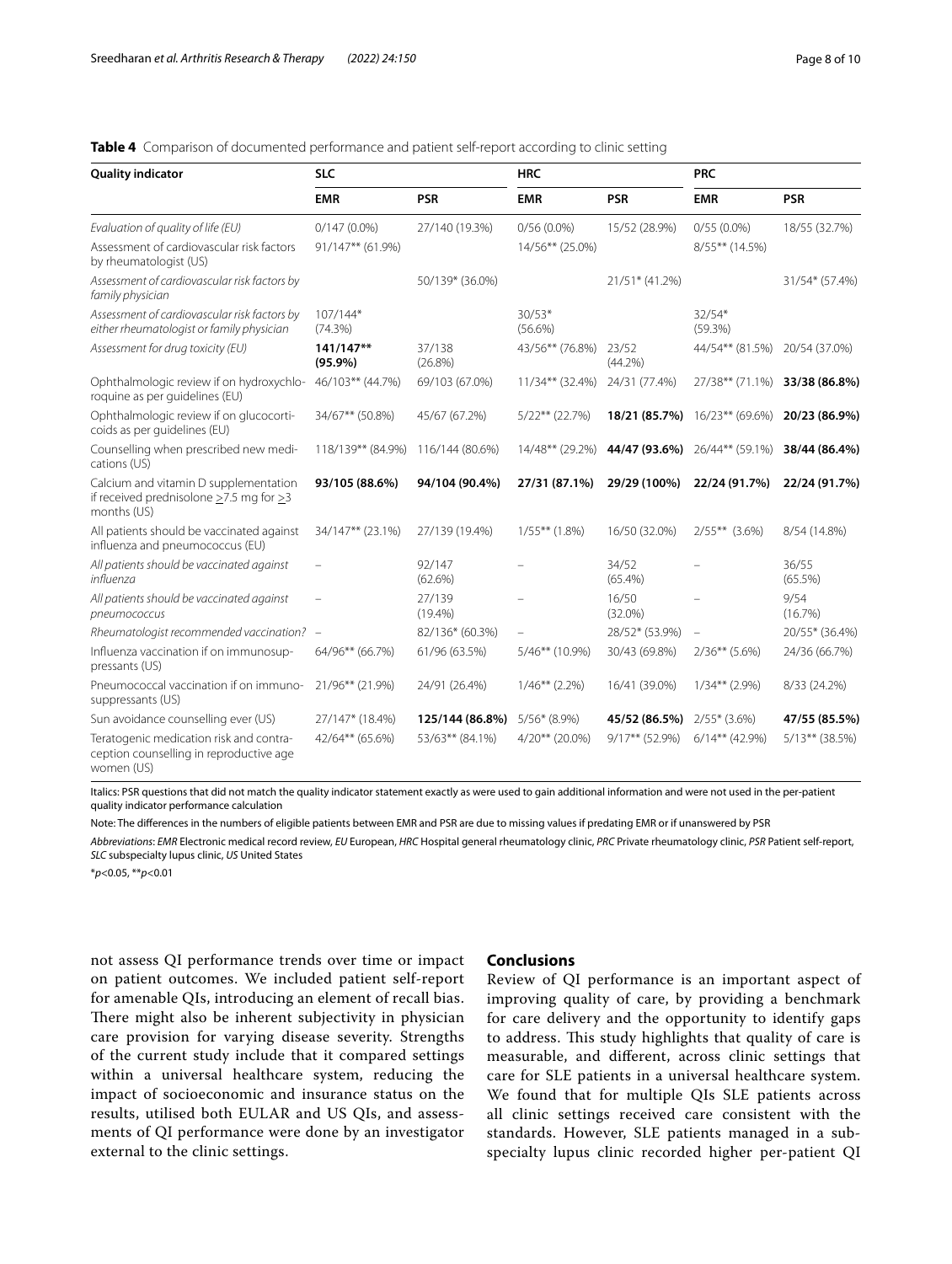performance, compared to hospital and private general rheumatology clinics. Importantly, we did not fnd that socioeconomic factors, insurance status or ethnicity, implicated in lower quality of care in studies in the US, predicted per-patient QI performance in a universal healthcare setting. Strategies to improve QI performance through documentation, education and other measures, and analysis of the relationship between improved QI performance and disease- and patientreported outcomes, should be further evaluated.

#### **Abbreviations**

ACR: American College of Rheumatology; ALRB: Australian Lupus Registry Biobank; EMR: Electronic medical record review; EULAR: European League Against Rheumatism; HRC: Hospital general rheumatology clinic; IQR: Interquartile range; PRC: Private rheumatology clinic; PSR: Patient self-report; QI: Quality indicator; SDI: Systemic Lupus International Collaborating Clinics/ American College of Rheumatology Damage Index; SLC: Subspecialty lupus clinic; SLE: Systemic lupus erythematosus; SLEDAI2K: Systemic Lupus Erythematosus Disease Activity Index 2000; SLICC: Systemic Lupus International Collaborating Clinics; US: United States.

# **Supplementary Information**

The online version contains supplementary material available at [https://doi.](https://doi.org/10.1186/s13075-022-02823-9) [org/10.1186/s13075-022-02823-9](https://doi.org/10.1186/s13075-022-02823-9).

<span id="page-8-13"></span>**Additional fle 1: Supplementary Table 1.** List of all quality indicators.

**Additional fle 2: Supplementary Table 2.** Clinical record form.

**Additional fle 3: Supplementary Table 3.** Patient questionnaire.

**Additional fle 4: Supplementary Table 4.** Multivariable regression of per-patient QI performance adjusted for sociodemographic, disease and healthcare determinants.

<span id="page-8-18"></span>**Additional fle 5: Supplementary Table 5.** Multivariable regression of per-QI performance adjusted for sociodemographic, disease and healthcare determinants.

<span id="page-8-16"></span>**Additional fle 6: Supplementary Figure 1.** Per-patient QI performance linear multivariable regression model residual versus ft plot.

# **Acknowledgements**

Not applicable.

#### **Authors' contributions**

SS was involved in study design, data acquisition, data analysis and interpretation, manuscript drafting and revision. NL was involved in data analysis and interpretation. GL and RB were involved in data acquisition. MN and EM were involved in data acquisition and manuscript revision. AH was involved in study conception and design, data acquisition, data interpretation and manuscript revision. VG was involved in study conception and design, data acquisition, data analysis and interpretation and manuscript revision. All authors read and approved the fnal manuscript version submitted for publication.

#### **Funding**

SS receives funding from Monash University and Monash Health via a Clinical Academic Fellowship.

#### **Availability of data and materials**

The dataset generated and analysed during the current study is the property of Monash University and is available from the corresponding author on reasonable request.

#### **Declarations**

#### **Ethics approval and consent to participate**

This study was approved by the Monash Health Human Research Ethics Committee (HREC reference number HREC/15/MonH/132). All participants provided written informed consent prior to enrolment in this study.

#### **Consent for publication**

Not applicable.

#### **Competing interests**

Not applicable.

#### **Author details**

<sup>1</sup> Monash University, Melbourne, Australia. <sup>2</sup> Monash Health, Melbourne, Australia.<sup>3</sup> Austin Health, Melbourne, Australia. <sup>4</sup>The University of Melbourne at St Vincent's Hospital Melbourne, Melbourne, Australia.

Received: 2 November 2021 Accepted: 21 May 2022 Published online: 22 June 2022

#### **References**

- <span id="page-8-0"></span>Ippolito A, Petri M. An update on mortality in systemic lupus erythematosus. Clin Exp Rheumatol. 2008;26:S72–9.
- <span id="page-8-1"></span>2. Urowitz MB, Gladman DD, Ibanez D, Fortin PR, Bae SC, Gordon C, et al. Evolution of disease burden over fve years in a multicenter inception systemic lupus erythematosus cohort. Arthritis Care Res (Hoboken). 2012;64(1):132–7.
- <span id="page-8-2"></span>3. Stojan G, Petri M. Epidemiology of systemic lupus erythematosus: an update. Curr Opin Rheumatol. 2018;30(2):144–50.
- <span id="page-8-15"></span><span id="page-8-14"></span><span id="page-8-3"></span>4. Mok CC, Ho LY, Cheung MY, Yu KL, To CH. Efect of disease activity and damage on quality of life in patients with systemic lupus erythematosus: a 2-year prospective study. Scand J Rheumatol. 2009;38(2):121–7.
- <span id="page-8-17"></span><span id="page-8-4"></span>5. Jolly M. How does quality of life of patients with systemic lupus erythematosus compare with that of other common chronic illnesses. J Rheumatol. 2005;32(9):1706–8.
- <span id="page-8-5"></span>6. Gladman DD, Ibanez D, Ruiz I, Urowitz MB. Recommendations for frequency of visits to monitor systemic lupus erythematosus in asymptomatic patients: data from an observational cohort study. J Rheumatol. 2013;40(5):630–3.
- <span id="page-8-6"></span>7. Golder V, Morand EF, Hoi AY. Quality of care for systemic lupus erythematosus: mind the knowledge gap. J Rheumatol. 2017;44(3):271–8.
- <span id="page-8-7"></span>8. Lawson EF, Yazdany J. Healthcare quality in systemic lupus erythematosus: using Donabedian's conceptual framework to understand what we know. Int J Clin Rheumtol. 2012;7(1):95–107.
- <span id="page-8-8"></span>9. Yazdany J, Panopalis P, Gillis JZ, Schmajuk G, MacLean CH, Wofsy D, et al. A quality indicator set for systemic lupus erythematosus. Arthritis Rheum. 2009;61(3):370–7.
- <span id="page-8-9"></span>10. Mosca M, Tani C, Aringer M, Bombardieri S, Boumpas D, Cervera R, et al. Development of quality indicators to evaluate the monitoring of SLE patients in routine clinical practice. Autoimmun Rev. 2011;10(7):383–8.
- <span id="page-8-10"></span>11. Kernder A, Richter JG, Fischer-Betz R, Winkler-Rohlfng B, Brinks R, Schneider M, et al. Quality of care predicts outcome in systemic lupus erythematosus: a cross-sectional analysis of a German long-term study (LuLa cohort). Lupus. 2020;29(2):136–43.
- <span id="page-8-11"></span>12. Yelin E, Yazdany J, Trupin L. Relationship between process of care and a subsequent increase in damage in systemic lupus erythematosus. Arthritis Care Res (Hoboken). 2017;69(6):927–32.
- <span id="page-8-12"></span>13. Chase HS, Radhakrishnan J, Shirazian S, Rao MK, Vawdrey DK. Underdocumentation of chronic kidney disease in the electronic health record in outpatients. J Am Med Inform Assoc. 2010;17(5):588–94.
- 14. Stiell A, Forster AJ, Stiell IG, van Walraven C. Prevalence of information gaps in the emergency department and the effect on patient outcomes. Canadian Med Assoc J. 2003;169(10):1023–8.
- 15. Smith P, Araya-Guerra R, Bublitz C, Parnes B, Dickinson L, Van Vorst R, et al. Missing clinical information during primary care visits. JAMA. 2005;293(5):565–71.